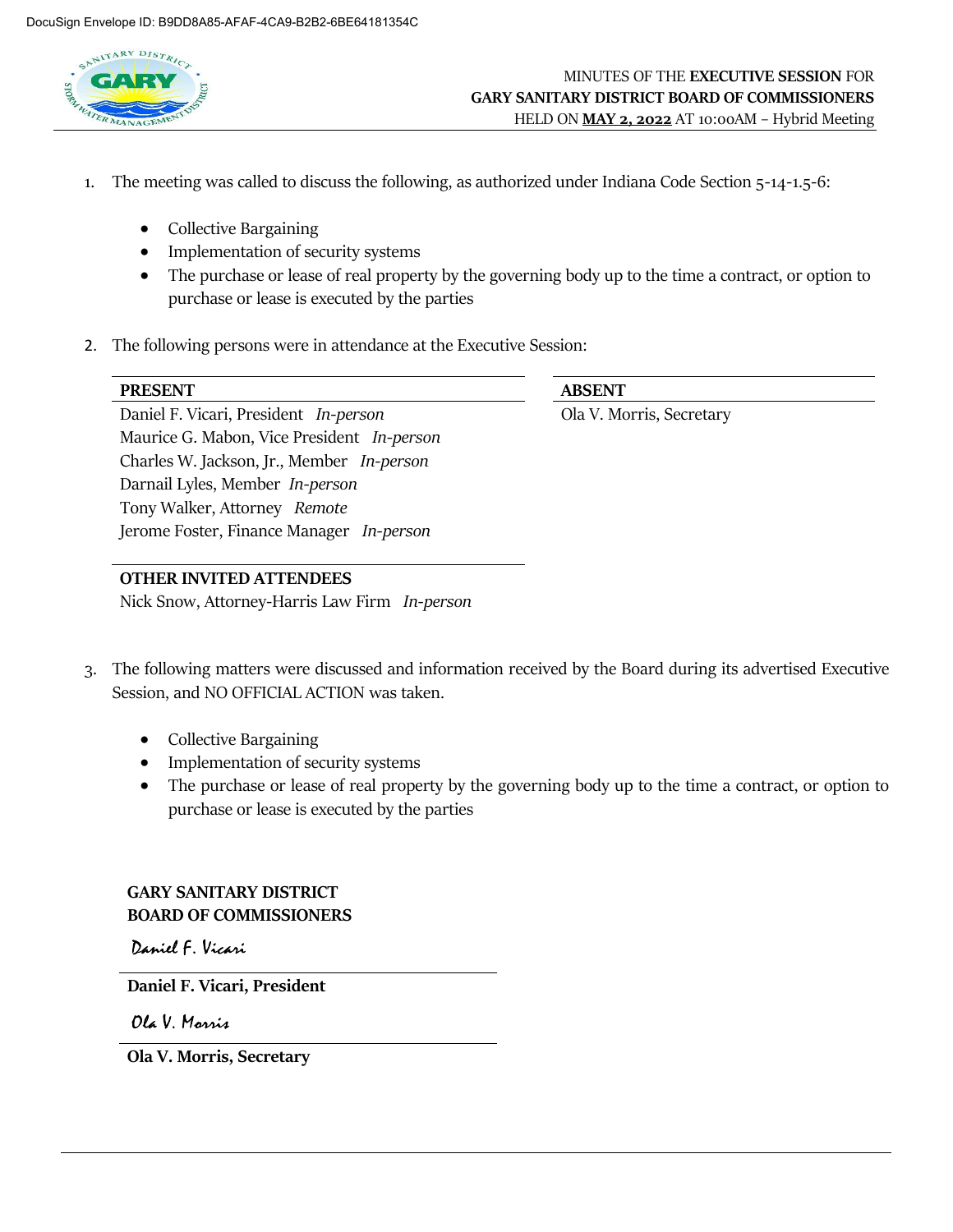

# MINUTES OF THE **GARY SANITARY DISTRICT BOARD OF COMMISSIONERS**

REGULAR MEETING HELD ON **MAY 2, 2022**

#### **BOARD OF COMMISSIONERS MEETING**

**DATE:** Monday, May 2, 2022 **TYPE:** Regular Meeting **TIME:** 11:00AM **NOTICE PROVIDED IN ADVANCE:** YES **LOCATION:** Hybrid **QUORUM:** YES

#### **BOARD MEMBERS PRESENT ABSENT MEMBERS**

Daniel F. Vicari, President *In-person* Ola V. Morris Maurice G. Mabon, Vice President *In-person* Charles W. Jackson, Jr., Member *In-person* Darnail Lyles, Member *In-person*

#### **OTHERS PRESENT OTHERS ABSENT**

Charles G. Peller, Jr., Executive Director *In-person* Jerome Foster, Finance Manager *In-person* Tony Walker, Attorney *Remote*

ZOOM <https://us02web.zoom.us/j/6677681093>

Meeting ID: 667 768 1093

### **I. Call to Order: 11:28AM** by Chairman Vicari

Chairman Vicari began the Meeting with the Pledge of Allegiance followed by Roll-Call. He then certified that prior to the start of the May 2, 2022 Board Meeting, there was an Executive Session held and there was nothing discussed in Executive Session that was not indicated on the Posted Notice of the Executive Session; and being in compliance with the Indiana Statues, there were no final votes held during the Executive Session. Chairman Vicari asked if any Board Member dissented to the certification. Hearing none, he then proceeded with the meeting.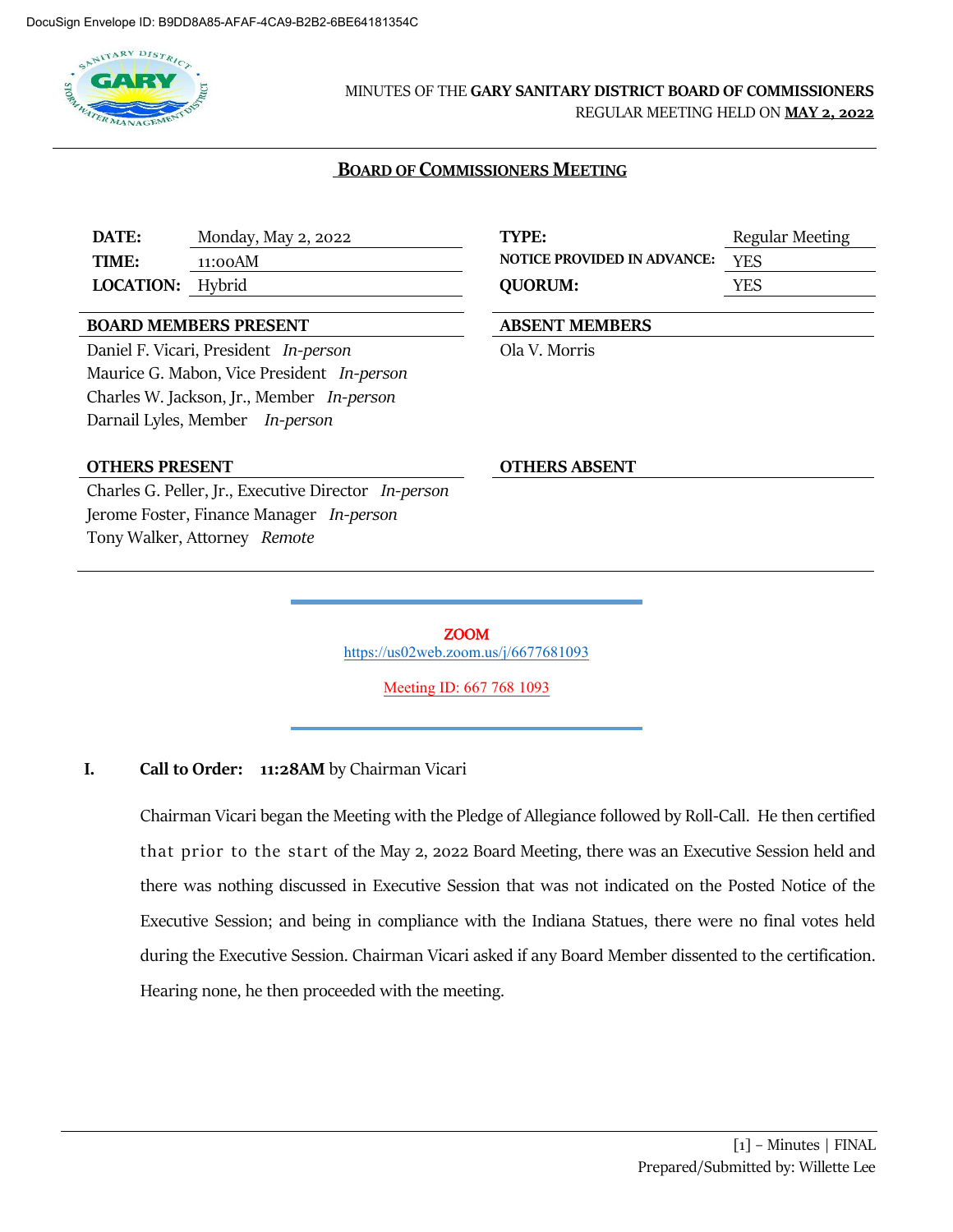

#### **1. MINUTES**

As per the Executive Session Meeting Minutes and the Regular Meeting Minutes of the April 18, 2022 Meeting, Chairman Vicari called for the Board's pleasure with respect to approving the minutes. A motion to accept the Executive Session Meeting Minutes and the Regular Meeting Minutes of the April 18, 2022 Meeting, with any/all noted corrections; was given by Commissioner Mabon. The motion for approval of the minutes was seconded by Commissioner Jackson and passed without dissent.

The vote: Four  $(4)$ -Ayes / Zero  $(0)$ -No

### **2. NEW BUSINESS**

**2.1 A Motion to Approve GSD's Payroll Earnings for Period Ending: February 28, 2022 through March 13, 2022, in the amount of \$216,820.61.**

*Overview*: Finance Manager Jerome Foster recommended approval of the GSD Payroll Earnings Report submitted as GSD Agenda Item 2.1.

Chairman Vicari called for the Board's pleasure with respect to approving GSD Agenda Item 2.1. Commissioner Lyles gave the motion to approve. The motion to Approve GSD's Payroll Earnings for Period Ending: February 28, 2022 through March 13, 2022 was seconded by Commissioner Jackson and passed/approved.

The vote: Four (4)-Ayes / Zero (0)-No

**2.2 A Motion to Approve GSD Resolution No.: SD22-02, Approving the Establishment of Policy to allow Gary Sanitary District Board of Commissioners to participate in Board Meetings by Electronic Means of Communication.**

*Overview*: Executive Director Peller asked for an overview from Attorney Walker.

Attorney Walker stated the Resolution is self-explanatory by allowing the Board of Commissioners to participate in Board Meetings by Electronic Means of Communication. He asked that each Board Member and Executive Director to please notify as soon as possible when the need to meet by electronic means is needed.

Chairman Vicari called for the Board's pleasure with respect to approving GSD Agenda Item 2.2. Commissioner Lyles gave the motion to approve. The motion to Approve GSD Resolution No.: SD22-02, Approving the Establishment of Policy to allow GSD Board of Commissioners to participate in Board Meetings by Electronic Means of Communication was seconded by Commissioner Jackson and passed/approved.

The vote: Four (4)-Ayes / Zero (0)-No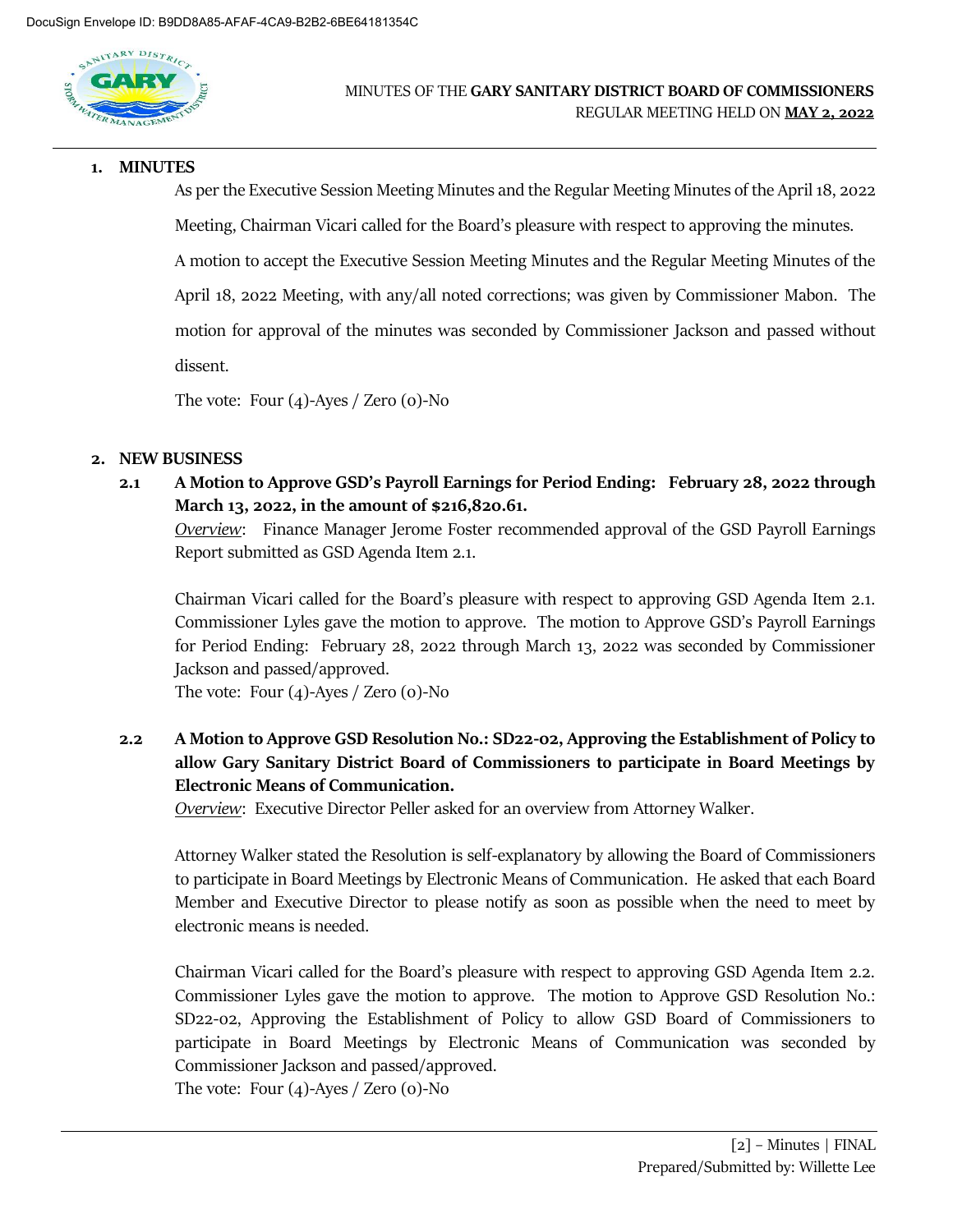

**2.3 A Motion to Approve and Ratify an Award of Bid to Xylem for the Emergency Repair of Pump No. 1 at the 27th & Chase Street Pump Station, in an amount not-to-exceed \$58,230.88.** *Overview*: Executive Director Peller stated the 27<sup>th</sup> & Chase Street Pump No. 4 is currently out for repair. Pump No. 1 is now out of for repair as a log has become lodged in the impeller/volute. The lodged log caused the pump motor to fail due to seal failure that allowed water to the motor compartment.

Matt Bednarski of CDM Smith, Inc. stated there was a site visit to  $27<sup>th</sup>$  & Chase Street Pump Station approximately two (2) weeks ago where data was collected which is being evaluated to give an update on the pump station within the next two (2) weeks.

Chairman Vicari called for the Board's pleasure with respect to approving GSD Agenda Item 2.2. Commissioner Lyles gave the motion to approve. The motion to Approve and Ratify an Award of Bid to Xylem for the Emergency Repair of Pump No. 1 at the  $27<sup>th</sup>$  & Chase Street Pump Station was seconded by Commissioner Jackson and passed/approved. The vote: Four (4)-Ayes / Zero (0)-No

# **3. CLAIMS**

## **3.1 GSD Claims Numbers: 1248 thru 1403, in the amount of \$1,646,498.30**

*Overview*: Finance Manager Jerome Foster recommended approval and ratification of the GSD Claims.

Chairman Vicari called for the Board pleasure with respect to approving GSD Agenda Item 3.1. Commissioner Lyles gave the motion to approve. The motion for approval and ratification of GSD Claims Numbers 1248 thru 1403 was seconded by Commissioner Jackson and passed/approved. The vote: Four  $(4)$ -Ayes / Zero  $(0)$ -No

### **4. INFORMATION UPDATES**

# **4.1 Plant Superintendent Updates**

Rhonda Anderson, Plant Superintendent, provided an overview of Plant Activities:

- **Reports**
	- o **Annual CSO Notification Report**
	- o **Monthly Reports**
- **Projects** 
	- o **Aeration Project**
	- o **Grit Project**
- **Operations**
- **Maintenance**
- **Safety Training**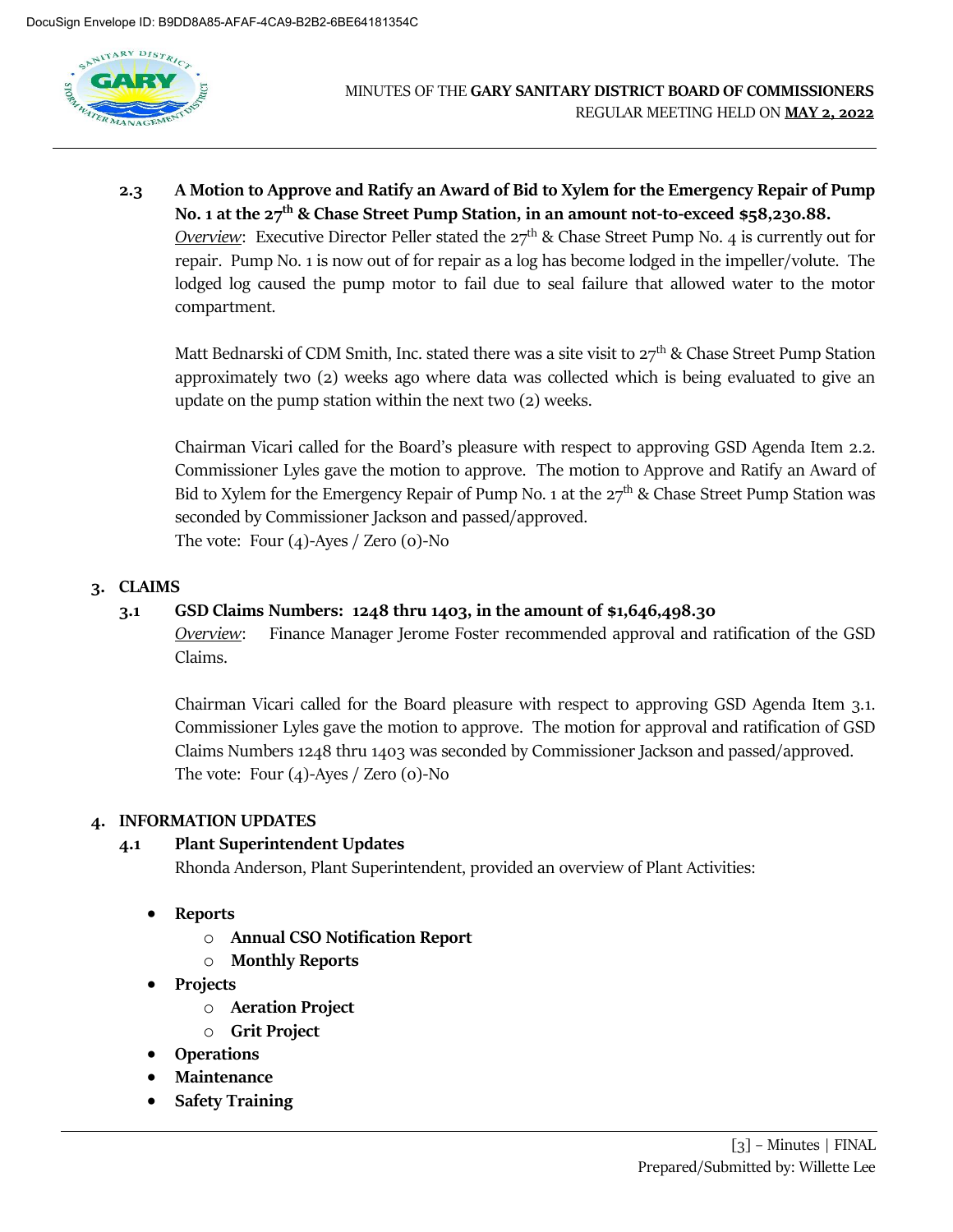

# **4.2 Construction Activity Updates**

Eric Tonk, Engineer, provided an overview of current Construction Activities:

- Aeration System Improvements Project
	- o Repair of flow meters in Bio-Reactors 1 and 2. Vibration Report for Blower No. 4
- Grit Improvements Project
	- o Starting of West Grit System with Smith & Loveless. West Grit System SCADA programming.
	- o Performance testing and training. East Grit System installation of hangers and pipes. Install BAS panel and test system.
- Oak Avenue Storm Sewer
	- o Final Inspection | Project close out
- $27^{\rm th}$  & Chase Street Pump Station Force Main Replacement Project
	- o Tree removal is complete. Project ground breaking w/ACOE was April 9<sup>th</sup>.
		- o Location of utilities inside of the pump station property. Providing submittals to ACEO for review.
- Relocation of 54-Inch sewer for NICTD Double Track
	- o Installation of 54-Inch sewer along US Hwy 20.
	- $\circ$  Continue installation to the east and north towards  $7<sup>th</sup>$  Avenue.
- Relocation of 36-Inch sewer for NICTD Double Track
	- o Installation of dewatering equipment and bypass pumping.
	- o Installation to the east and north towards  $7<sup>th</sup>$  Avenue.

### **4.3 CDM Smith, Inc.**

Matt Bednarski of CDM Smith, Inc., provided an overview of current projects:

- Task Order 43: Asset Management Plan A draft report will be ready for staff review by May 18th
- Task Order 44: HMI Replacement A bidding schedule is being drafted
- Task Order  $46/47$ : Pump Station KickOffs Working on timeline for  $15^{th}$  & Clay Pump Station and  $27<sup>th</sup>$  & Chase Street Pump Station

### **4.4 Community Engagement Activities**

Todd McCain provided an overview of current activities:

- Along with Mayor Prince, a visits were made to Lighthouse Academy and Thea Bowman in an effort to inform students about the City of Gary's Summer Youth Employment Program (SYEP).
- Will visit West Side High School on May 5 (2pm-3pm) to discuss the program.
- Per the SYEP, the City plans to employee approximately 300 students with a rate of pay ranging from \$14 (High School) -\$15 (College) per hour.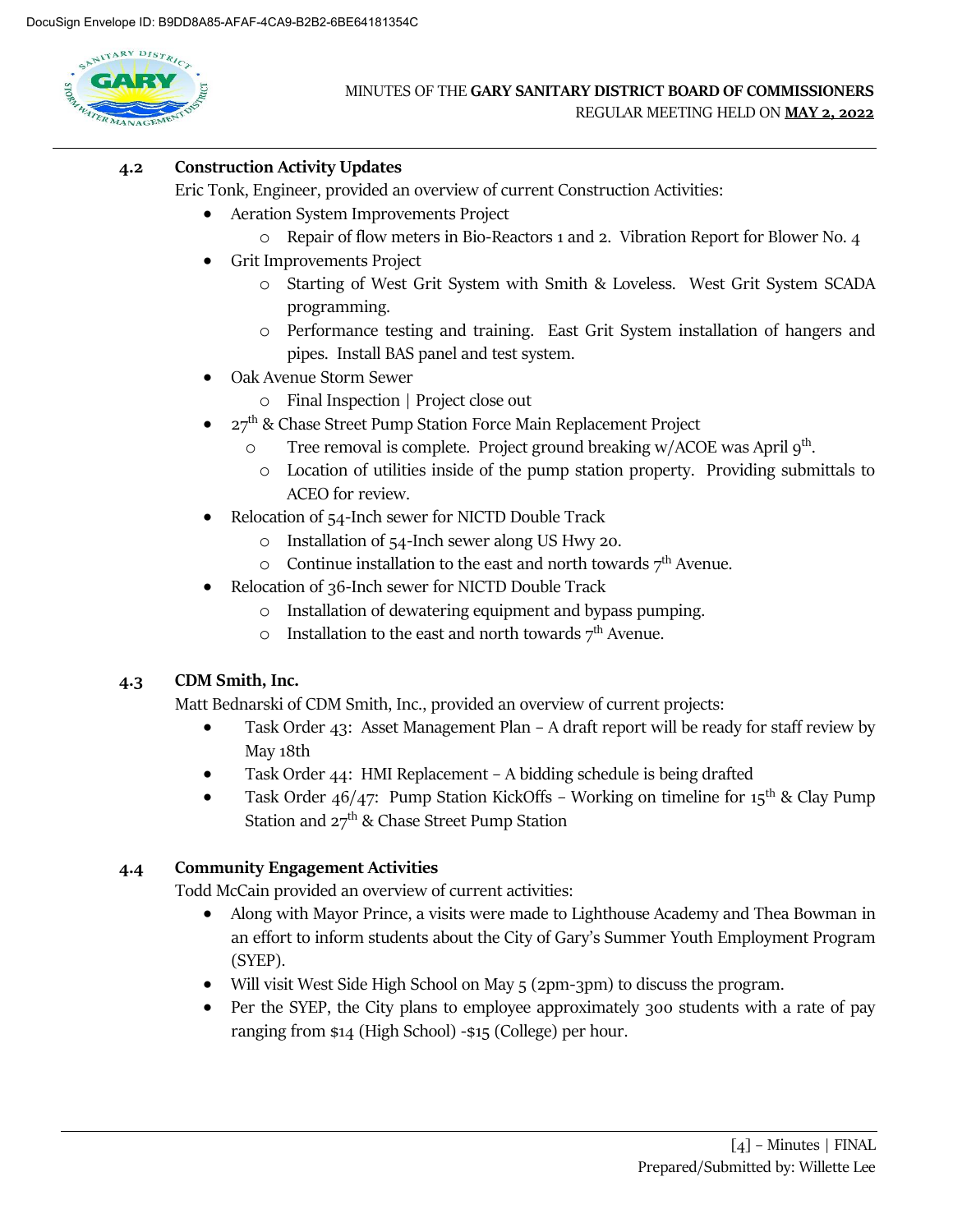

#### **5. DISCUSSION**

- 1. Commissioner Jackson asked if the Sphere will be painted. Chairman Vicari stated the Gas Sphere painting is something that hasn't been discussed with Executive Director Peller as of yet. When decisions of the sphere are made, it will be done as a Gary Storm Water Management District item for the purpose of Stormwater Education (a 6 Minimum Control item under the MS4 Program).
- 2. Commissioner Jackson asked for an update on the Ralston Street Lagoon Project. Chairman Vicari stated currently GSD is negotiating a Project Development Agreement with EPA's Great Lakes National Program Office (GLNPO). It will be a joint project entailing the dredging of the Grand Calumet River (between Cline Avenue and roughly to the GSD WWTP). The dredgings will be dried out and placed into the Ralston Street Lagoon for its final closure. EPA is currently negotiating with their contractor for the design fees necessary (once agreement in place, EPA/GLNPO will be the contracting agency. GSD has shown it has the 35% match on the estimated \$200 Million project via in-kind services (required for matching EPA's 65%).
- 3. Commissioner Jackson asked if the GSD SCADA System is working correctly. Rhonda Anderson stated the SCADA is working well.

### **REMAINDER OF PAGE INTENTIONALLY LEFT BLANK**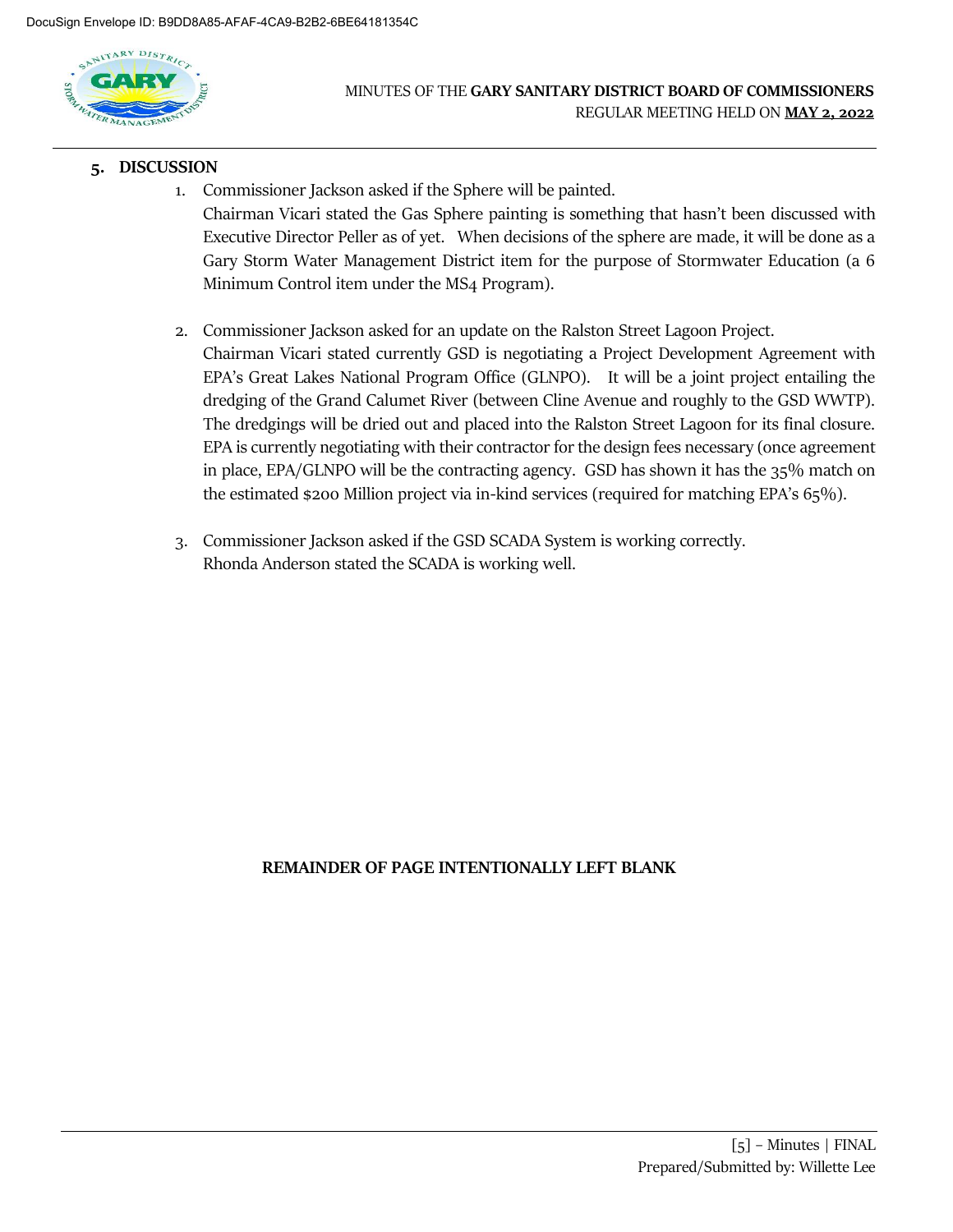

### MINUTES OF THE **GARY SANITARY DISTRICT BOARD OF COMMISSIONERS** REGULAR MEETING HELD ON **MAY 2, 2022**

# **6. REQUEST TO SPEAK One (1) Request to Speak – Chauncre Sprouse, GSD Employee (Laboratory Chemist)-5 Yrs** Ms. Sprouse stated:

"After seeing (via social media) the current 29 GSD job vacancies, I became upset to read that the current salary for an incoming Chemist would pay more than my current salaried amount and I felt cheated. My current salary has stayed the same for the last five (5) years of employment with the Gary Sanitary District despite the certifications required and achieved." Ms. Spouse distributed support documents to each Board Member. The support documents showed her W2 reflecting proof of her current salary.

"I was given a yearly bonus for being an Operator and having a good performance evaluation (also attached in support documents); and a bonus (of sorts) was given for working through the pandemic. I also became a Certified Wastewater Lab Analysist in November 2021 and this achievement was also noted in my annual performance evaluation. It was suggested that I be given a pay raise for obtaining this achievement, but no raise has been given. Out of the approximate 120 GSD positions, 29 positions are vacant – making the rate of turnover of employees approximately 24%. Bad turnover happens when moderate or high performing employees are leaving for lateral positions – meaning you have a bad work environment or are paying under market value. If your turnover rate is more than 15% a year, you should take a look at your compensation and company culture."

"Of the positions listed as vacant, most are manual/physical and hand-on workers of the Gary Sanitary District. As a Chemist, we are the lowest paid amongst the professional positions listed, as a Chemist's salary is not on par with the other degreed professional employees of the Gary Sanitary District nor is the salary on par with the national average. Even if my position was modified to another job title, I would still be underpaid – just like most of the others (employees)."

"Perhaps 2 or 3 employees are not underpaid. Operators are expected to obtain certain certifications before deadlines – with some being reprimanded and/or dismissed for not obtaining said certifications. These positions are underappreciated because they are underpaid. Certified Operators, especially Class IV, seek and find better compensation elsewhere. The base salary for a Class I Operator is \$20/Hour. The base salary for a Class IV Operator is \$30/Hour. The same logic applies to the Trades Helper and Administrative Assistant. The Union positions are no better. There are 14 openings in the Collections Department; and the Maintenance Department – whether they are called Laborer or General Maintenance or Repair Worker – follows the trend in lockstep."

"When will the employees of the Gary Sanitary District that have a negative 10% or greater discrepancy in their base pay, be compensated properly? Not all employees suffer this vast incongruence as there are employees that have a +10% or greater in their pay compared to the average. Why are our salaries not in par with the average for the work and skill we bring? If a new employee with little experience will receive the same pay as an employee with more skill and experience, then why are current employees being pressured to acquire certifications and licenses? There is no upward way to move at